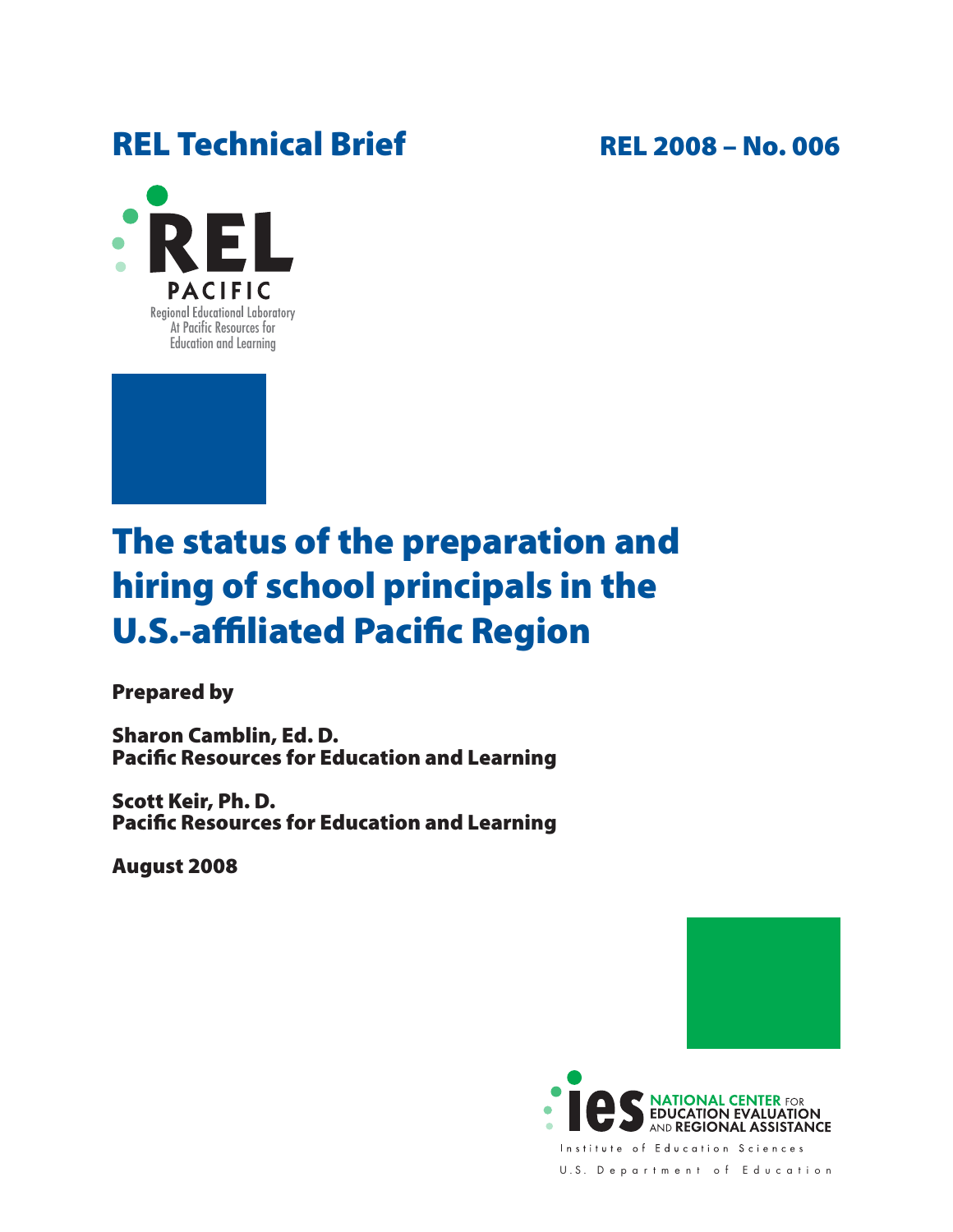REL Technical Briefs is a new report series from Fast Response Projects that helps educators obtain evidence-based answers to their specific requests for information on pressing education issues. REL Technical Briefs offer highly targeted responses across a variety of subjects, from reviews of particular studies or groups of studies on No Child Left Behind Act implementation issues, to compilations or quick summaries of state or local education agency data, appraisals of particular instruments or tools, and very short updates of Issues & Answers reports. All REL Technical Briefs meet Institute of Education Sciences (IES) standards for scientifically valid research.

#### August 2008

This descriptive study on the preparation and hiring of school principals in the Pacific Region responds to the requests of regional state education agencies and the urging of REL Pacific advisory groups to build on the recently published Issues & Answers report, *Preparing and licensing high-quality teachers in Pacific Region jurisdictions* (http://ies.ed.gov/ncee/edlabs/projects/project. asp?id=55).

This REL Technical Brief was prepared for IES under Contract ED-06-CO-0024 by Regional Educational Laboratory Pacific administered by Pacific Resources for Education and Learning. The content of the publication does not necessarily reflect the views or policies of IES or the U.S. Department of Education, nor does mention of trade names, commercial products, or organizations imply endorsement by the U.S. Government.

This REL Technical Brief is in the public domain. While permission to reprint this review is not necessary, it should be cited as:

Camblin, S., and Keir, S. (2008). *The status of the preparation and hiring of school principals in the U.S.-affiliated Pacific Region* (REL Technical Brief, REL 2008–No. 006). Washington, DC: U.S. Department of Education, Institute of Education Sciences, National Center for Education Evaluation and Regional Assistance, Regional Educational Laboratory Pacific. Retrieved from http://ies. ed.gov/ncee/edlabs.

This REL Technical Brief is available on the regional educational laboratory web site at http://ies. ed.gov/ncee/edlabs.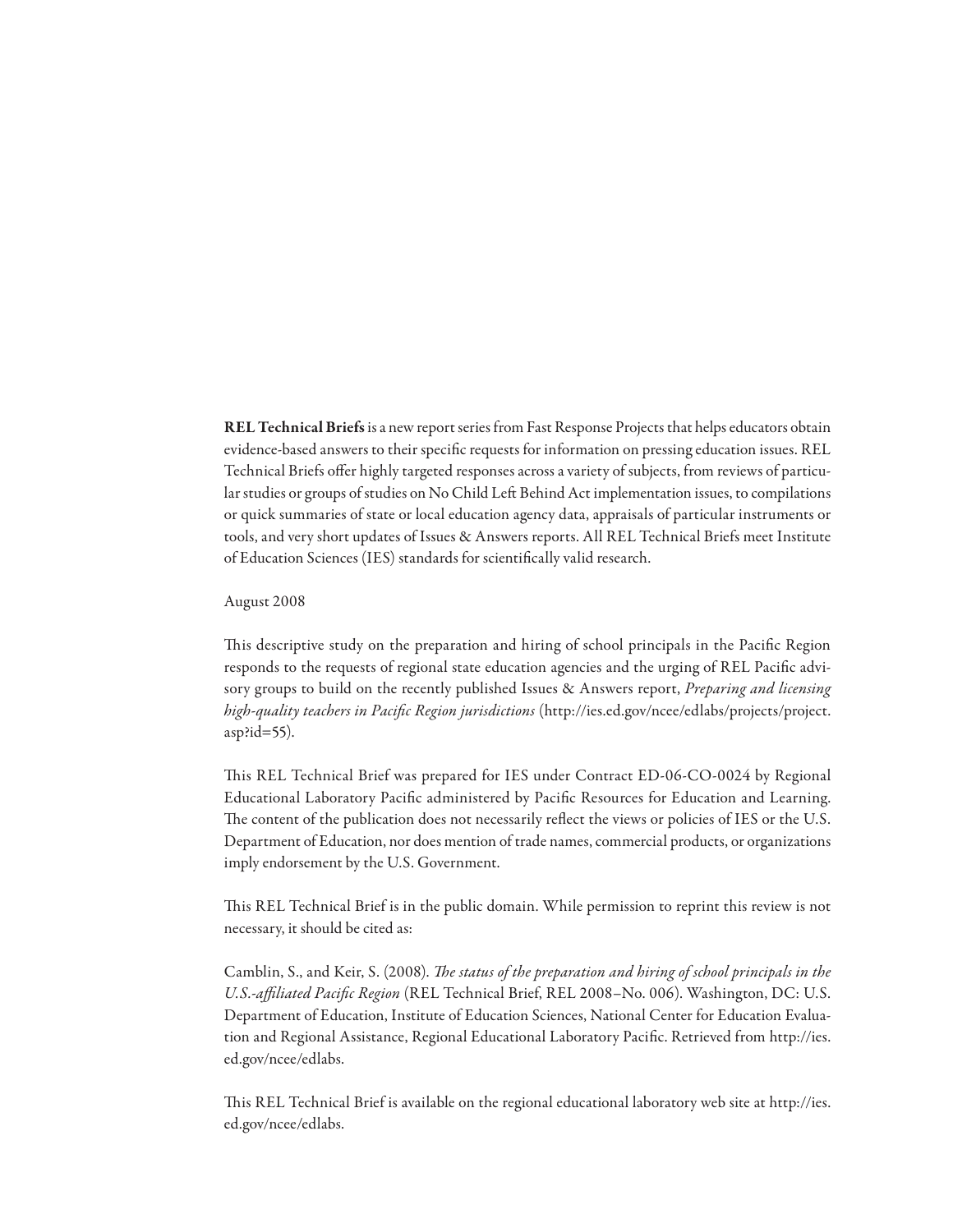#### Summary

This technical brief describes the current status of the preparation and hiring of school principals in the Pacific Region—American Samoa, Guam, Hawai'i, Republic of the Marshall Islands, Federated States of Micronesia (Chuuk, Kosrae, Pohnpei, and Yap), Commonwealth of the Northern Mariana Islands, and Republic of Palau. The brief answers a central question: what academic, practice-based, and standards and policy criteria are used in the preparation and hiring of principals? It finds that many jurisdictions had relatively recent certification standards and policies and that the procedures and criteria for preparing and hiring school principals vary across jurisdictions in models, requirements, and implementation levels. The only requirements common to all 10 jurisdictions are that principals must complete some college-level coursework and must have teaching experience.

The preparation and hiring of principals are increasingly viewed by policymakers and education research professionals as a key to successful school reform and improved education outcomes (Waters, Marzano, and McNulty 2004a,b; Waters and Grubb 2004). While national baseline information on the certification of school principals exists, less is known about certification requirements across the remote geography of the Pacific Region. Requests of regional state education agencies and the urging of Pacific Regional Educational Laboratory advisory groups to build on the recently published Issues & Answers report *Preparing and licensing high-quality teachers in Pacific Region jurisdictions* (Heine and Emesiochl 2007) motivated this study.

The researchers designed a descriptive study to identify the certification policies and practices used in each jurisdiction. For each jurisdiction the study focused on identifying components of academic, practice-based, and standards and policy requirements for the certification of principals: certification linkage to standards-based protocols, types of certification offered, professional development offered and required, recognition of external certifications, minimum degree requirements, prior work experience required, practicum or internship requirements, approval requirements from institutions of higher education, and requirement of standardized assessments for certification. These components were chosen because they are common among certification procedures nationally (LeTendre and Roberts 2005). Researchers also collected background information on the number of principals employed and the number certified in each jurisdiction.

Researchers conducted an online search for publicly available documents and data. Data profiles, previously developed with each jurisdiction to collect information on current certification practices, provided additional data when adequate information was not attainable in publicly available documents.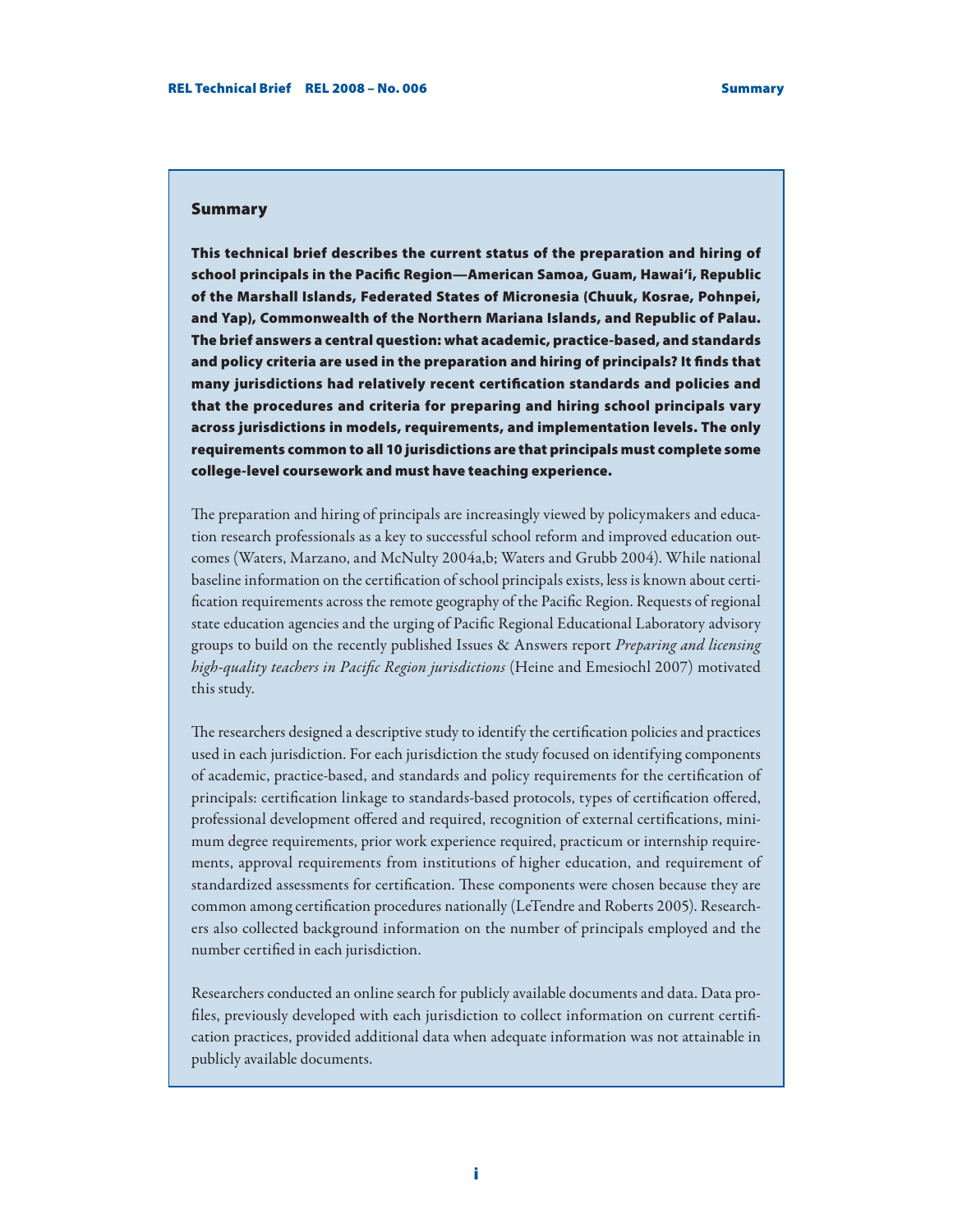## Technical brief

### Why this brief?

Among the most important challenges faced by Pacific Region jurisdictions are the supply and preparation of educators. The need for this descriptive study on the preparation and hiring of principals in the Pacific Region was generated by the requests of regional state education agencies and the urging of Pacific Regional Educational Laboratory advisory groups to build on the recently published Issues & Answers report *Preparing and licensing highquality teachers in Pacific Region jurisdictions*  (Heine and Emesiochl 2007).

The purpose of this brief is to describe the current requirements for principal instatement in the U.S.-affiliated jurisdictions in the Pacific Region—American Samoa, Guam, Hawai'i, Republic of the Marshall Islands, Federated States of Micronesia (Chuuk, Kosrae, Pohnpei, and Yap), Commonwealth of the Northern Mariana Islands, and Republic of Palau—and to facilitate comparisons of local practices with regional practice and policy.

Several studies have indicated that skilled principals may make a positive difference in increasing student achievement (Waters, Marzano, and McNutty 2004a,b; Robinson 2006). A review of quantitative research and case studies on school performance finds that school leadership is second only to classroom instruction among all school-related factors contributing to how well students learn in school (Leithwood and Riehl 2003). Because student performance in the Pacific Region has room for improvement, the preparation and continuous improvement of school leaders may be of great importance in the Pacific Region.

At the state or jurisdiction level authors cite the need for research-based policy guidelines (Hale and Moorman 2003; Wallace Foundation 2006). These authors recommend a policy framework that creates links between standards, preparation requirements, and continuing growth for principals. They cite a national trend toward frameworks for principal certification that promote excellence, with clear expectations for preparation programs and continuity through early career support. Hale and Moorman (2003) note that state-level policies and requirements shape the talent pool and support effective leadership preparation.

To document principal preparation and hiring requirements in the Pacific Region for this study, researchers investigated the academic, practice-based, and standards and policy requirements of each jurisdiction in the Pacific Region (for details on data collection, see box 1). Academic criteria included minimum education requirements and standardized assessment requirements. Practice-based requirements included information on teaching certificates, certification, years of teaching experience, and practicum or internship requirements. And standards and policy requirements included renewal procedures, professional development requirements, and interjurisdictional policy alignment. In addition, researchers collected background information on the number of principals employed and the number certified in each jurisdiction.

#### Findings

An important starting point was the number of certified principals in the Pacific Region jurisdictions. For this study *principal certification* is defined as the process of documenting that a person has met jurisdiction-specific requirements to become a school administrator. Certification is the term used most frequently in the Pacific Region to denote a jurisdiction's requirements for becoming a principal (Adams and Copland 2005).

Tables 1 and 2 summarize the number of certified elementary and secondary school principals in the Pacific Region jurisdictions in 2007/08.

Because student performance in the Pacific Region has room for improvement, the preparation and continuous improvement of school leaders may be of great importance in the Pacific Region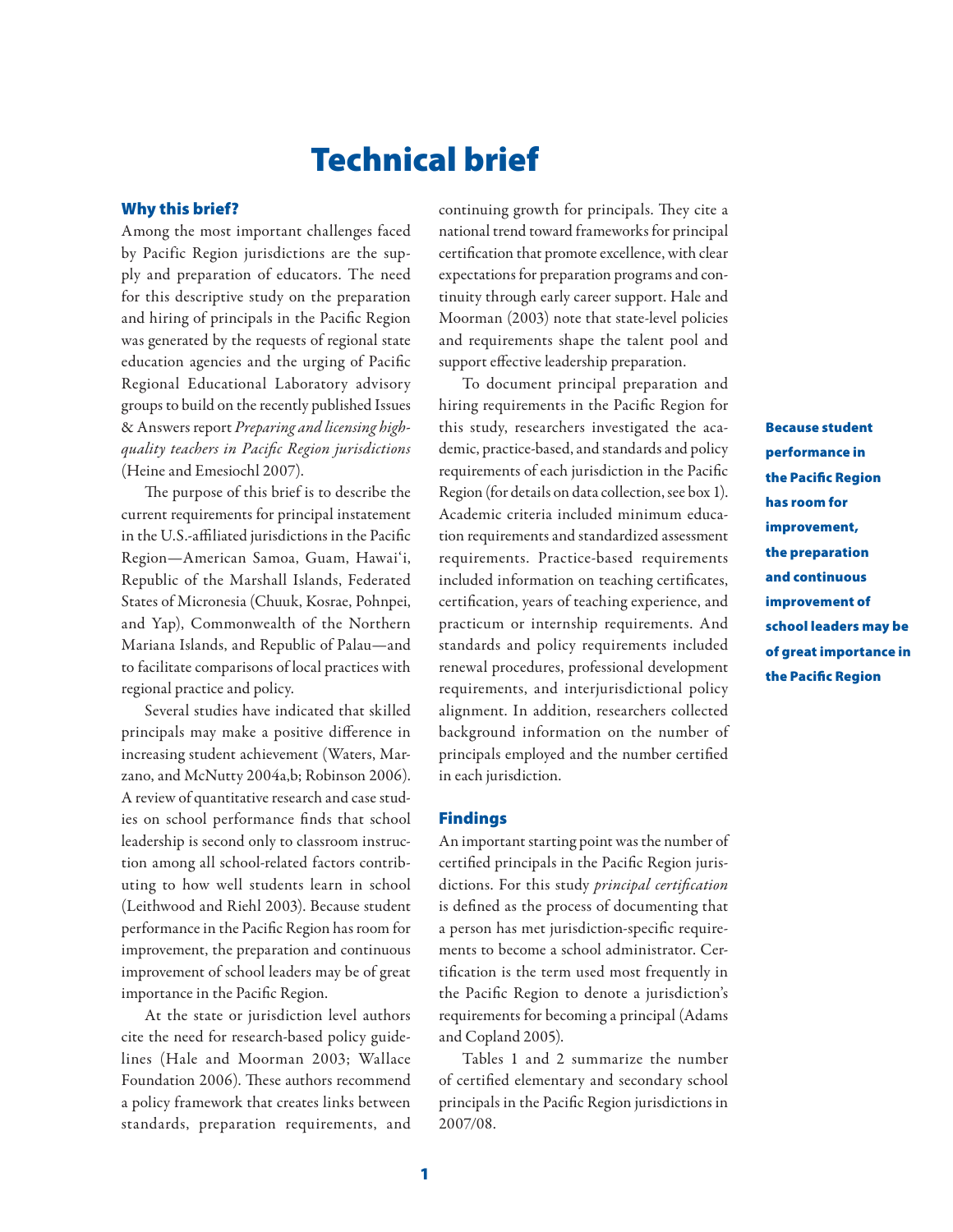## Box 1 Data collection and limitations

Researchers conducted an online search for publicly available documents and data on preparation and hiring requirements for school principals in the Pacific Region jurisdictions. The initial document search and review yielded sparse and outdated information in some cases—not entirely unexpected, as some jurisdictions lack the financial, technical, or personnel resources to provide up-to-date web site data on preparation and hiring practices.

To provide additional information when adequate information was not available from public documents and web sites, researchers used data profiles that had previously been developed with each jurisdiction to collect information on current certification practices.1 These data profiles were obtained directly from designated individuals in each jurisdiction. The checklist used to document information collected for each jurisdiction and the data profiles are available on request from the Pacific Regional Educational Laboratory. By coupling the document review results and the data profiles submitted by each

jurisdiction the researchers were able to answer the study questions on principal preparation standards and policies. The study was conducted in fall 2007 and spring 2008.

#### Note

1. Data profiles on principal certification practices were compiled by representatives of each of the U.S.-affiliated jurisdictions (members of the Research and Evaluation Cadre established to help the Pacific Regional Educational Laboratory with its data needs). Each profile details certification requirements, procedures, standards, and policies for the hiring, professional development, and review of principals.

#### Table 1

|                                                  | Number of              | Certified principals |                              |
|--------------------------------------------------|------------------------|----------------------|------------------------------|
| <b>Jurisdiction</b>                              | principals<br>employed | <b>Number</b>        | Percent of all<br>principals |
| American Samoa                                   | 23                     | 23                   | 100.0                        |
| Guam                                             | 25                     | 24                   | 98.0                         |
| Hawai'i                                          | 176                    | 174                  | 98.9                         |
| Republic of the Marshall Islands <sup>a, b</sup> | 11                     | 0                    | 0.0                          |
| <b>Federated States of Micronesia</b>            |                        |                      |                              |
| Chuuk <sup>a</sup>                               | 61                     | $\Omega$             | 0.0                          |
| Kosrae <sup>a</sup>                              | 6                      | $\Omega$             | 0.0                          |
| Pohnpei <sup>a</sup>                             | 31                     | $\Omega$             | 0.0                          |
| Yap <sup>a</sup>                                 | 26                     | $\Omega$             | 0.0                          |
| Commonwealth of the Northern Mariana Islands     | 12                     | 2                    | 16.7                         |
| Republic of Palau <sup>a</sup>                   | 14                     | 0                    | 0.0                          |

## **Number and percent of elementary school principals certified in Pacific Region jurisdictions, 2007/08**

a. Does not require principal certification.

b. Does not include "head teachers," who administratively oversee the 62 small elementary schools in extremely isolated islands.

*Source:* Authors' analysis of data provided by the Research and Evaluation Cadre members representing each jurisdiction.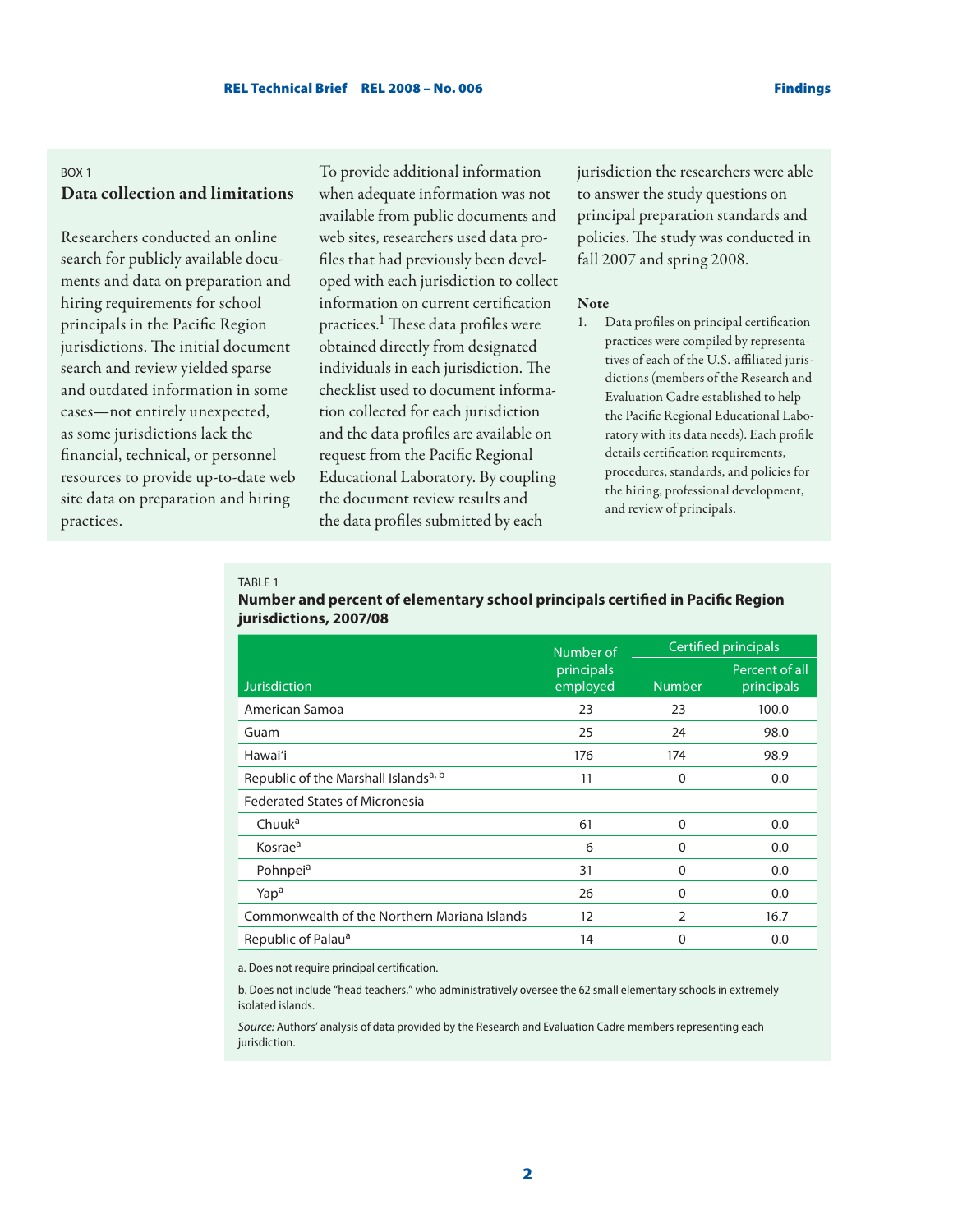#### TABLE<sub>2</sub>

**Number and percent of secondary school principals certified in Pacific Region jurisdictions, 2007/08**

|                                               | Number of              | Certified principals |                              |
|-----------------------------------------------|------------------------|----------------------|------------------------------|
| <b>Jurisdiction</b>                           | principals<br>employed | <b>Number</b>        | Percent of all<br>principals |
| American Samoa                                | 6                      | 6                    | 100.0                        |
| Guam                                          | 12                     | 11                   | 91.7                         |
| Hawai'i                                       | 86                     | 86                   | 100.0                        |
| Republic of the Marshall Islands <sup>a</sup> | 5                      | 0                    | 0.0                          |
| <b>Federated States of Micronesia</b>         |                        |                      |                              |
| Chuuk <sup>a</sup>                            | 13                     | $\Omega$             | 0.0                          |
| Kosrae <sup>a</sup>                           | 1                      | 0                    | 0.0                          |
| Pohnpei <sup>a</sup>                          | 3                      | 0                    | 0.0                          |
| Yap <sup>a</sup>                              | 3                      | $\Omega$             | 0.0                          |
| Commonwealth of the Northern Mariana Islands  | 8                      | $\overline{2}$       | 25.0                         |
| Republic of Palau <sup>a</sup>                | 1                      | 0                    | 0.0                          |

a. Does not require principal certification.

*Source:* Authors' analysis of data provided by the Research and Evaluation Cadre members representing each jurisdiction.

Pacific Region jurisdictions vary substantially in terms of the percentage of principals who are certified, and the percent certified is related to rules for certification. Almost all principals in Hawai'i (99 percent) are certified. Hawai'i is also the only jurisdiction in the Pacific Region that is required to comply with all provisions of the No Child Left Behind (NCLB) Act (No Child Left Behind 2002), including those for hiring highly qualified principals. All the principals in American Samoa and almost all of those in Guam (95 percent), two of the U.S. territories, are certified. In the Commonwealth of the Northern Mariana Islands, the other U.S. territory, 20 percent of principals are certified. The freely associated states of the Federated States of Micronesia (Chuuk, Kosrae, Pohnpei, and Yap), the Republic of the Marshall Islands, and the Republic of Palau do not have any formally certified principals, but they also do not require certification.

The Republic of the Marshall Islands, the Federated States of Micronesia, and Palau are

not held accountable to NCLB requirements for hiring highly qualified teachers and principals. They receive compact funds administered by the U.S. Department of Interior, Office of Insular Affairs, which holds each entity accountable for 20 indicators of educational progress. Although Palau is not a U.S. territory, its education funds are administered by the U.S. Department of Education. Both the U.S. Department of Education and the U.S. Department of Interior, Office of Insular Affairs encourage all of the nonstate entities to adopt NCLB provisions—such as standards and benchmarks, aligned curricula and instruction, and assessment systems that measure standards and benchmarks.

Each jurisdiction has a unique set of criteria and requirements for preparing and hiring principals. These are discussed in the next section, which describes each jurisdiction's academic, practice-based, and other criteria used in preparing and hiring principals.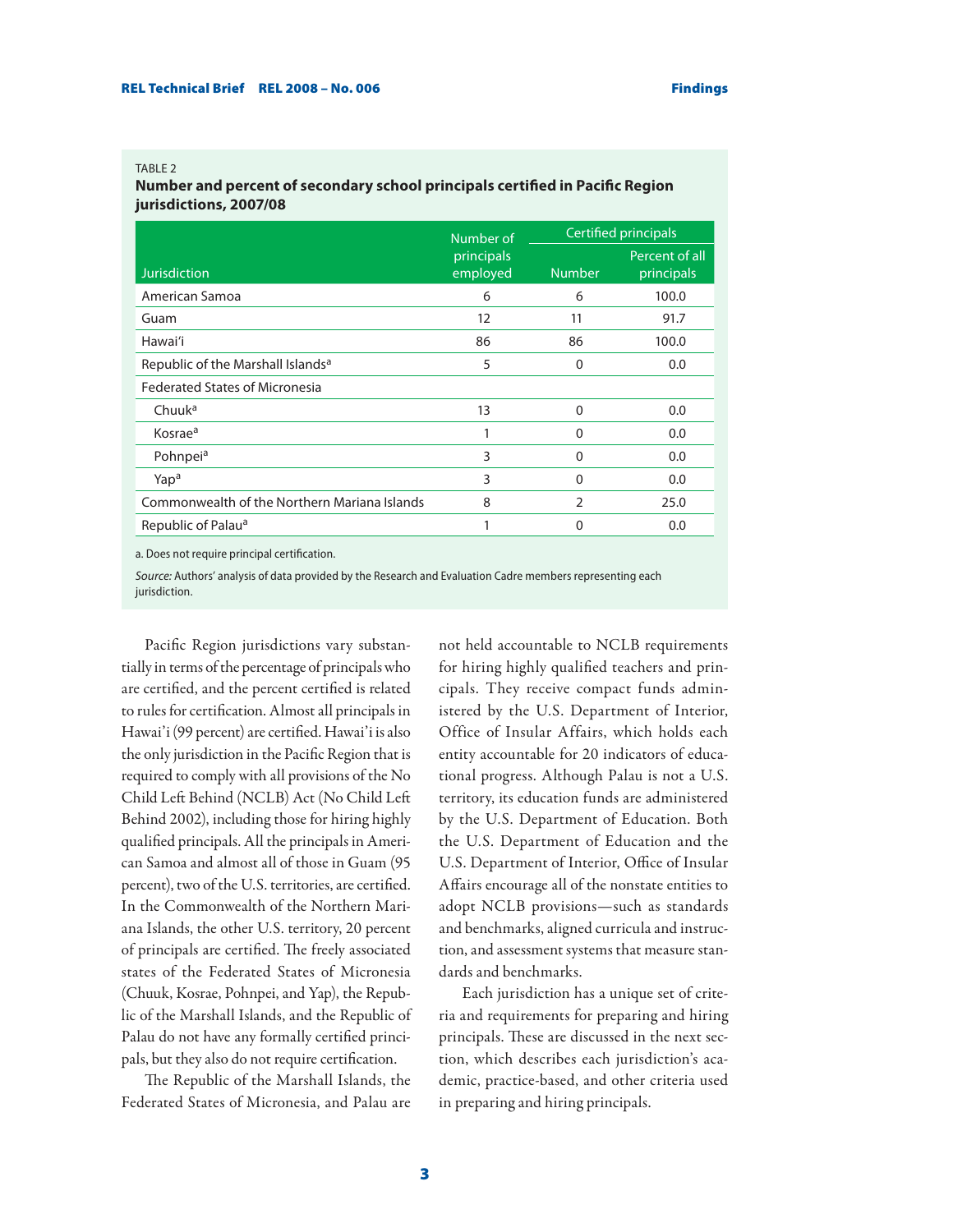## **Academic requirements for preparing and hiring principals**

Table 3 summarizes the academic preparation requirements for principals across the Pacific Region jurisdictions.

*Minimum degree requirement.* Chuuk, Kosrae, Palau, and Yap all require that principals hold at least an associate's degree. Hawai'i and the Republic of the Marshall Islands require bachelor's degrees for incoming principals. Pohnpei separates its degree specifications, requiring a bachelor's degree for principals for grades K–8 and a master's degree for high school principals. American Samoa, Guam, and the Commonwealth of the Northern Mariana Islands require a master's degree for all principals. In addition to a bachelor's degree, Hawai'i requires applicants to participate in the Administrator Certification for Excellence Program, which includes graduate-level coursework.

*Standardized assessment.* A majority of jurisdictions (7 of 10) do not require standardized assessments of incoming principals. Guam, Hawai'i, and the Commonwealth of the Northern Mariana Islands require a passing score on standardized assessments. Guam and the Commonwealth of the Northern Mariana Islands require the Praxis I standardized assessment, a teacher certification exam. The Commonwealth of the Northern Mariana Islands also requires the teacher certification Praxis II exam, with an emphasis on the subject area of education leadership. Hawai'i requires that incoming principals pass a state-specific assessment.

*Institutional recommendation.* A majority of jurisdictions (7 of 10) do not require institutional recommendations—an official university statement showing that candidates have completed the necessary associate- or bachelor-level coursework to meet the academic requirements

#### TABLE<sub>3</sub>

| <b>Jurisdiction</b>                             | Minimum degree<br>requirement           | Standardized<br>assessment                                                 | <b>Institutional</b><br>recommendation |  |  |
|-------------------------------------------------|-----------------------------------------|----------------------------------------------------------------------------|----------------------------------------|--|--|
| American Samoa                                  | Master's degree                         | No                                                                         | Yes                                    |  |  |
| Guam                                            | Master's degree                         | Yes (Praxis I)                                                             | No                                     |  |  |
| Hawai'i                                         | Bachelor's degree                       | Yes (Hawai'i-specific)                                                     | No                                     |  |  |
| Republic of the<br>Marshall Islands             | Bachelor's degree                       | No                                                                         | Yes                                    |  |  |
| <b>Federated States of Micronesia</b>           |                                         |                                                                            |                                        |  |  |
| Chuuk                                           | Associate's degree                      | No                                                                         | Yes                                    |  |  |
| Kosrae                                          | Associate's degree                      | No                                                                         | <b>No</b>                              |  |  |
|                                                 | Bachelor's degree<br>$(K-8)$ ; master's |                                                                            |                                        |  |  |
| Pohnpei                                         | degree (secondary)                      | No                                                                         | <b>No</b>                              |  |  |
| Yap                                             | Associate's degree                      | No                                                                         | No                                     |  |  |
| Commonwealth of the<br>Northern Mariana Islands | Master's degree                         | Yes (Praxis I [510<br>composite], Praxis II [600<br>education leadership]) | No                                     |  |  |
| Republic of Palau                               | Associate's degree                      | No                                                                         | No                                     |  |  |

### **Academic requirements for preparing and hiring principals in Pacific Region jurisdictions, 2007/08**

*Source:* Authors' analysis of data provided by the Research and Evaluation Cadre members representing each jurisdiction.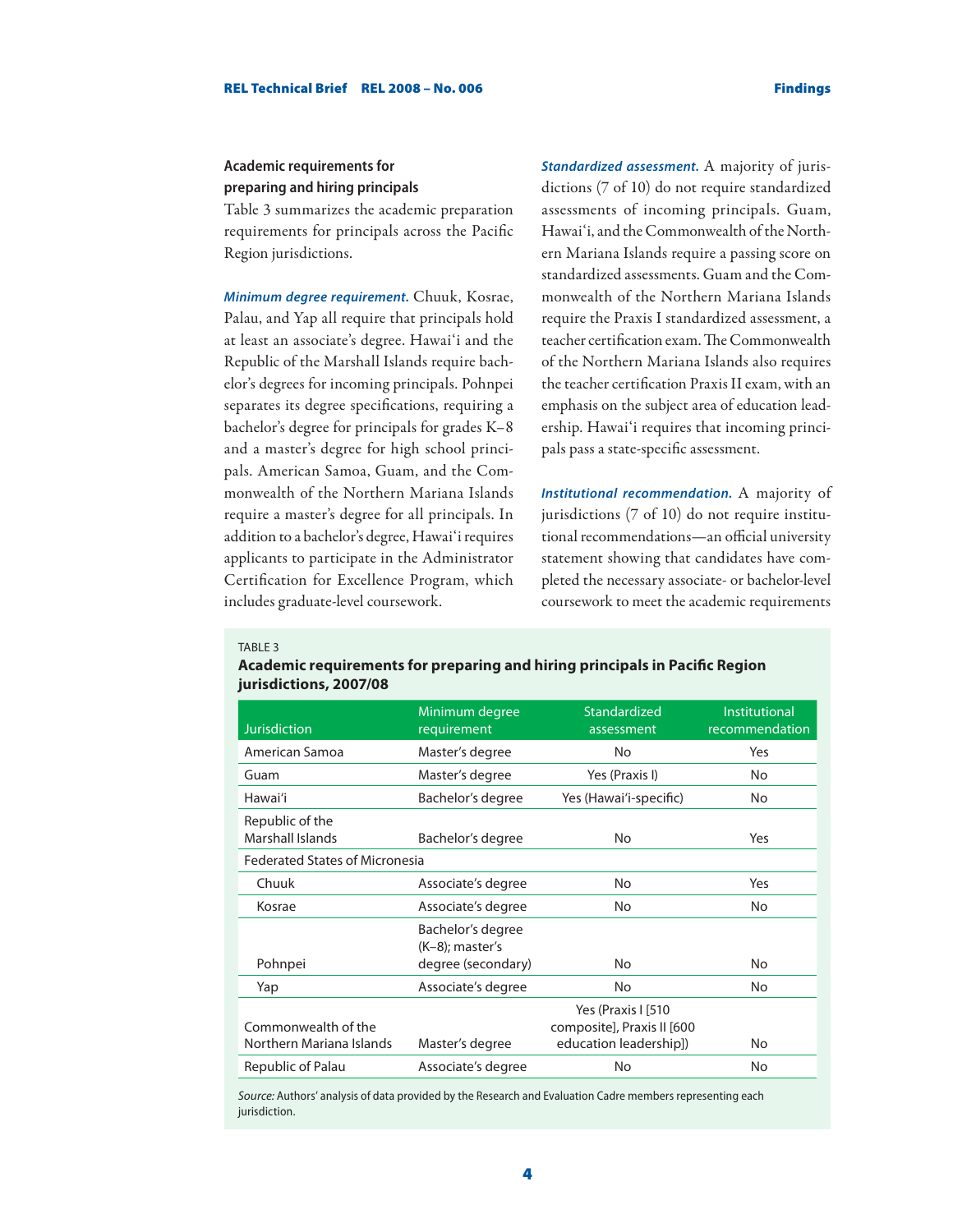for certification—for principal instatement. Representatives of American Samoa, Chuuk, and the Republic of the Marshall Islands indicated that they require institutional recommendations for prospective principals.

## **Practice-based requirements for preparing and hiring principals**

In addition to academic requirements, Pacific Region jurisdictions also apply practice-based conditions for principal instatement. Table 4 displays four features of practice-based requirements for becoming a qualified principal across the Pacific Region jurisdictions.

*Teaching certification.* A majority of the jurisdictions (7 of 10) demand that incoming principals hold a valid teaching certificate at the time of employment. Kosrae, Palau, and Yap do not require teaching certificates as a condition for principal induction.

*Principal certification.* American Samoa, Hawai'i, Guam, and the Commonwealth of the Northern Mariana Islands require that prospective principals have an active principal certificate. Jurisdictions that do not require principal certificates for incoming principals do have other rules and processes for preparation and hiring. The American Samoa Department of Education requires school leaders to successfully complete the School Leaders Certification Plan and meet its stated requirements. Hawai'i requires all applicants, including those certified in other states, to complete the Administrator Certification for Excellence Program. In addition, all candidates must be previously tenured in Hawai'i as teachers.

*Prior teaching experience.* All the jurisdictions require prior work experience in the public school system for candidates. Prior work requirements range from 3 years (Hawai'i)

TABLE<sub>4</sub>

## **Practice-based requirements for preparing and hiring principals in Pacific Region jurisdictions, 2007/08**

| <b>Jurisdiction</b>                   | <b>Teacher</b><br>certification | Principal<br>certification | Prior teaching<br>experience                | Preservice<br>practicum |  |
|---------------------------------------|---------------------------------|----------------------------|---------------------------------------------|-------------------------|--|
| American Samoa                        | Yes                             | Yes                        | Yes (5 years)                               | Yes                     |  |
| Guam                                  | Yes                             | Yes                        | Yes (5 years)                               | Yes                     |  |
| Hawai'i                               | Yes                             | Yes                        | Yes (3 years)                               | Yes                     |  |
| Republic of the<br>Marshall Islands   | Yes                             | No                         | Yes (5 years)                               | Yes                     |  |
| <b>Federated States of Micronesia</b> |                                 |                            |                                             |                         |  |
| Chuuk                                 | Yes                             | No                         | Yes (6 years)                               | No                      |  |
| Kosrae                                | No                              | No                         | Yes (5 or 15 years,<br>depending on degree) | No                      |  |
| Pohnpei                               | Yes                             | No                         | Yes (5 years)                               | No                      |  |
| Yap                                   | No                              | No                         | Yes (5 years)                               | No                      |  |
| Commonwealth<br>of the Northern       |                                 |                            |                                             |                         |  |
| Mariana Islands                       | Yes                             | Yes                        | Yes (3 years)                               | No                      |  |
| Republic of Palau                     | No                              | No                         | Yes (5 years)                               | No                      |  |

*Source:* Authors' analysis of data provided by the Research and Evaluation Cadre members representing each jurisdiction.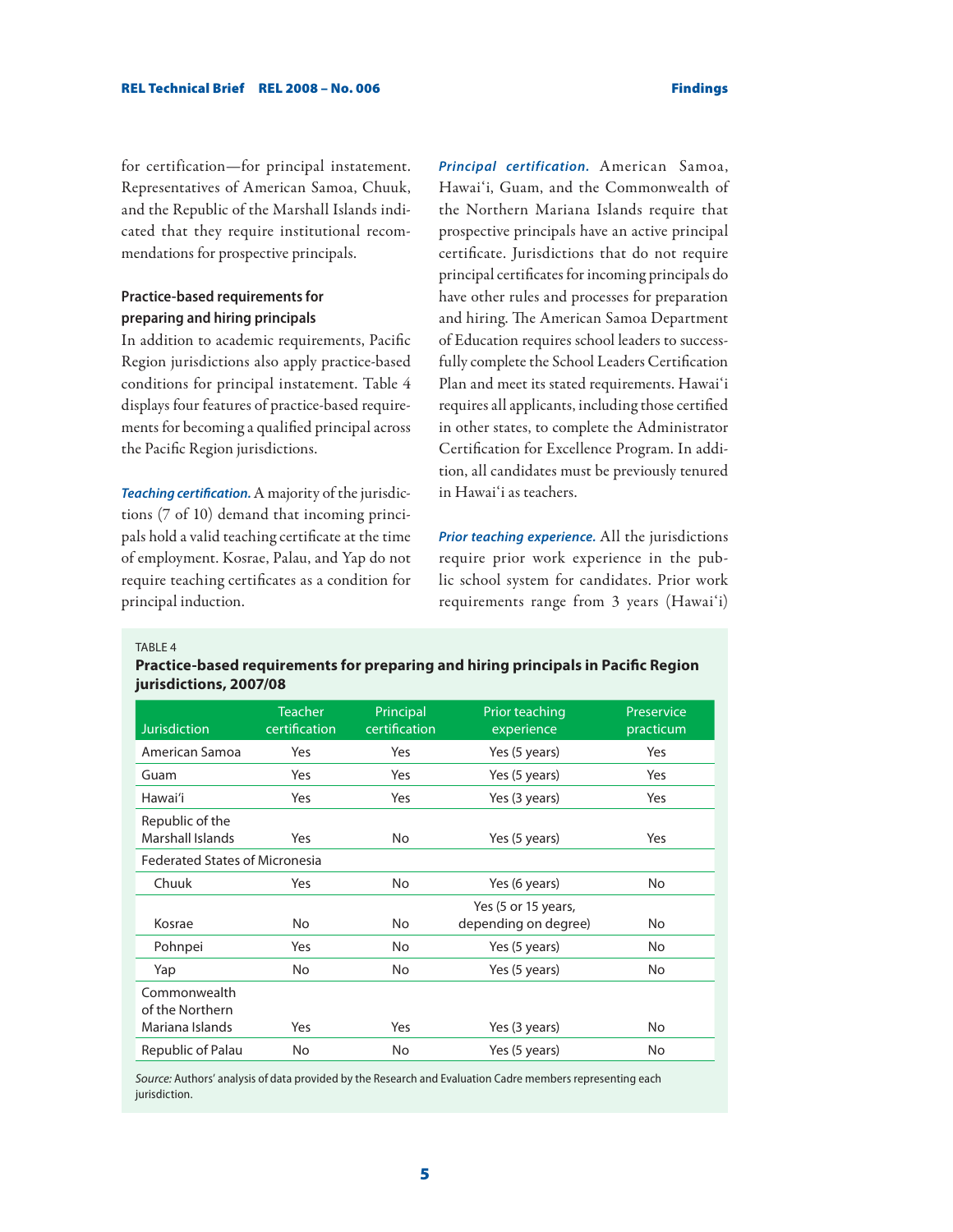to 15 years (Kosrae, with associate's degree). Principals in Kosrae are also expected to have at least 2 years of experience as a vice principal. Kosrae requires entry-level vice principals to have at least 5 years of teaching experience if they have a bachelor's degree and 15 years of experience if they have an associate's degree.

*Preservice practicum.* A majority of jurisdictions (6 of 10) report not requiring preservice practicum experience for prospective principals.1 American Samoa, Guam, Hawai'i, and the Republic of the Marshall Islands required a preservice practicum. Guam defines an internship as three credits or 30 semester hours of supervised work in a school as an administrative intern. Hawai'i requires incoming principals to participate in a one-year supervised internship for initial certification and a two-year supervised mentorship program for continued certification.

**Standards and policies for certification and renewal of principals**

The standards and policies for preparing and hiring principals vary across the Pacific Region jurisdictions. Table 5 presents information on a number of variables that relate to the systemic requirements for principal induction.

*Interstate School Leaders Licensure Consortium* 

*standards.* The Council of Chief State School Officers has prepared a set of Interstate School Leaders Licensure Consortium (ISLLC) standards to guide leadership policy and practice.<sup>2</sup> These standards are used throughout the continental United States to give policymakers and education leaders a common vision and goals for improving student achievement through better education leadership (Council of Chief State School Officers 2008). American Samoa, Guam, and Hawai'i base their standards and policies for preparing and hiring principals on ISLLC standards.

American Samoa, Guam, and Hawai'i began adopting these standards over the past four years.

American Samoa has incorporated the ISLLC standards into locally adopted standards, expecting principals to develop skills in vision, assessment and accountability, school management and operations, leadership and school governance, and diversity and professionalism (American Samoa Department of Education 2004). Guam and Hawai'i aligned their previously adopted standards with the ISLLC standards (Guam Public School System, Certification Office 2007; Hawaii Department of Education 2007).

*Grade levels.* Grade designations describe the grade levels that principals administer. Unified designation represents responsibilities that span kindergarten through grade 12. A tiered designation refers to jurisdiction over a subset of those years; for example, either elementary or secondary school. A majority of jurisdictions (6 of 10) use a unified designation for school administrators, meaning that there is no distinction between elementary, middle, and high school-level principal certification.

*Certification tenure and mandated professional development.* Certification tenure and mandated professional development are considered together because of their congruence; certificate renewal is based on mandated professional development and continued learning. None of the jurisdictions that require principal certification awards permanent principal certification. Representatives of American Samoa, Guam, Hawai'i, and the Commonwealth of the Northern Mariana Islands stated that principals were required to renew their eligibility (see table 5). In addition, representatives of American Samoa, Guam, and the Commonwealth of the Northern Mariana Islands report mandating professional development for existing principals.

*External recognition.* A majority of the jurisdictions (6 of 10) reported that they accept principal certifications from other jurisdictions. This acceptance has implications for preparation and

None of the jurisdictions that require principal certification awards permanent principal certification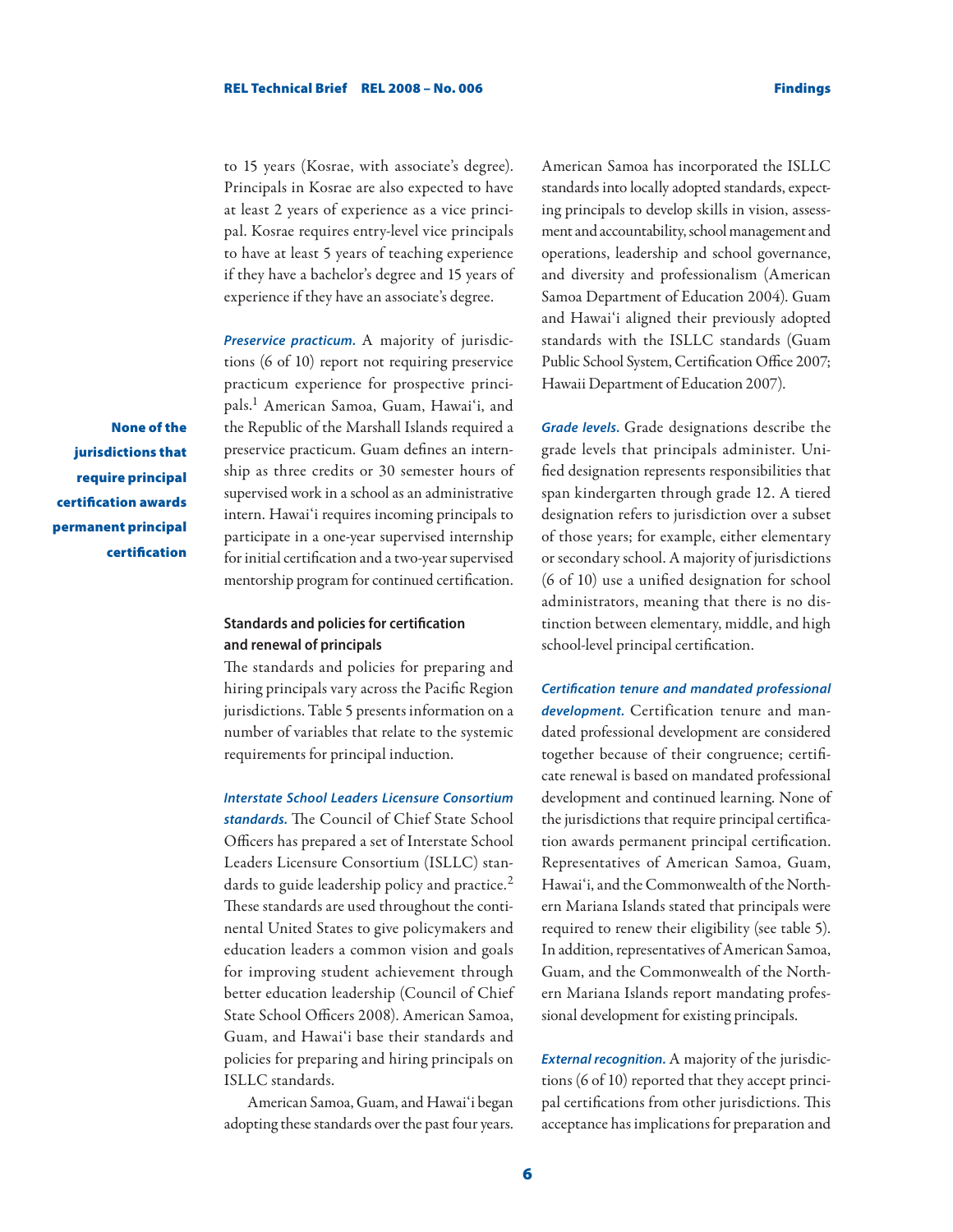#### TABLE<sub>5</sub>

### **Elements of certification and certification renewal for preparing and hiring principals in Pacific Region jurisdictions, 2007/08**

| <b>Jurisdiction</b>                                | <b>ISLLC</b><br>standards-<br>based <sup>a</sup> | Grade<br><b>levels</b> | <b>Certification tenure</b>                                                                                                    | Mandated<br>professional<br>development | External<br>recognition |
|----------------------------------------------------|--------------------------------------------------|------------------------|--------------------------------------------------------------------------------------------------------------------------------|-----------------------------------------|-------------------------|
| American<br>Samoa                                  | Yes                                              | Unified                | Renewable (Potential<br>School Leader: 3 years,<br><b>Basic Certificate: 4</b><br>years, Professional<br>Certificate: 4 years) | Yesb                                    | Yes                     |
| Guam                                               | Yes                                              | Tiered                 | Renewable<br>(Professional I: 3 years;<br>Professional II: 6 years;<br>Professional III: 6 years)                              | Yesc                                    | Yes                     |
| Hawai'i                                            | Yes                                              | Unified                | Renewable (after ACE)                                                                                                          | Yes <sup>d</sup>                        | <b>No</b>               |
| Republic of the<br>Marshall Islands                | <b>No</b>                                        | Unified                | na                                                                                                                             | No                                      | Yes                     |
| <b>Federated States of Micronesia</b>              |                                                  |                        |                                                                                                                                |                                         |                         |
| Chuuk                                              | <b>No</b>                                        | Tiered                 | na                                                                                                                             | No                                      | <b>No</b>               |
| Kosrae                                             | No                                               | Tiered                 | na                                                                                                                             | No                                      | Yes                     |
| Pohnpei                                            | <b>No</b>                                        | Unified                | na                                                                                                                             | No                                      | Yes                     |
| Yap                                                | No                                               | Tiered                 | na                                                                                                                             | No                                      | <b>No</b>               |
| Commonwealth<br>of the Northern<br>Mariana Islands | <b>No</b>                                        | Unified                | Renewable<br>(every 4 years)                                                                                                   | Yese                                    | <b>No</b>               |
| Palau                                              | <b>No</b>                                        | Unified                | na                                                                                                                             | No                                      | Yes                     |

na is not applicable; these jurisdictions have reported not having formal certification processes.

a. Interstate School Leaders Licensure Consortium standards developed by the Council of Chief State School Officers.

b. Professional development for principals is mandated at each of the three levels of school leader certification (Level 1: Potential School Leader Certification, Level 2: Basic Certificate, Level 3: Professional Certificate). Level 1 requires a designated technology course (ED240), plus at least 15 hours on instruction, administration, curriculum, and supervision. Level 2 requires 20 contact hours of professional development, and Level 3 mandates 25.

c. Six semester hours of professional development are required for certificate renewal.

d. Principals are required to complete the Administrator Certification for Excellence Program.

e. 120 hours of professional development per year is mandated.

*Source:* Authors' analysis of data provided by the Research and Evaluation Cadre members representing each jurisdiction.

hiring policy and procedures across the jurisdictions, such as increasing the pool of qualified applicants for school leadership positions.

## Conclusions

This study on preparing and hiring principals in the Pacific Region found regional disparities in preparation and certification ranging from the absence of certification programs (the Republic of the Marshall Islands, Federated States of Micronesia, and Palau) to state-mandated certification policies (American Samoa, Guam, Hawai'i, and the Commonwealth of the Northern Mariana Islands).

In 2007/08 all elementary and secondary school principals in American Samoa were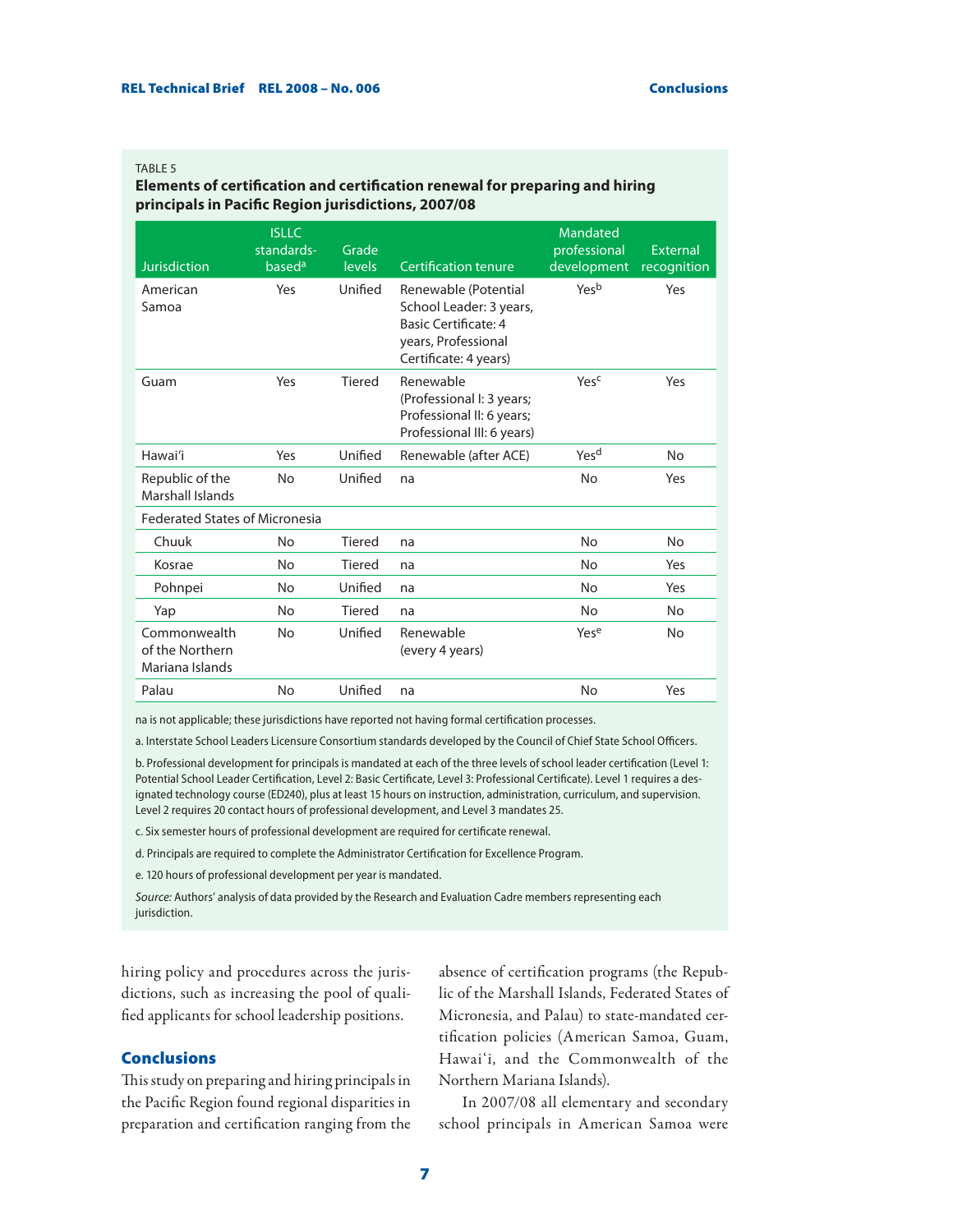In jurisdictions where certification for principals is not currently required for induction, components of a qualification process illustrated a certain level of state decisionmaking regarding the hiring and training of principals in the jurisdictions

certified. In Hawai'i, the only jurisdiction in the Pacific Region required to comply with the highly qualified principals provisions of the NCLB Act, on average of 99 percent of elementary and secondary school principals were certified. In Guam an average of 95 percent of elementary and secondary school principals were certified, while in the Commonwealth of the Northern Mariana Islands, the other U.S. territory, an average of just 20 percent of elementary and secondary school principals were certified. The freely associated states of the Federated States of Micronesia (Chuuk, Kosrae, Pohnpei, and Yap), the Republic of the Marshall Islands, and the Republic of Palau did not have formal certification programs for principals. In jurisdictions where certification for principals is not currently required for induction, components of a qualification process illustrated a certain level of state decisionmaking regarding the hiring and training of principals in the jurisdictions.

The academic, practice-based, and standards and policy criteria used in the preparation and hiring of principals in the region vary by jurisdiction. American Samoa, Guam, Hawai'i, and the Commonwealth of the Northern Mariana Islands have established state-mandated principal certification policies. The Federated States of Micronesia, the Republic of the Marshall Islands, and the Republic of Palau do not have state-mandated certification policies but adhere to a set of academic and practice-based requirements, as well as standards and polices for principal preparation and hiring.

Only American Samoa, Chuuk, and the Republic of the Marshall Islands require an institutional recommendation from an institution of higher education. American Samoa, Guam, Hawai'i, and the Commonwealth of the Northern Mariana Islands require a master's degree for principal certification, while Pohnpei requires a bachelor's degree for elementary school principals and a master's degree for secondary school principals. Hawai'i and

the Commonwealth of the Northern Mariana Islands require a passing score on a standardized assessment for incoming principals. Hawai'i requires a passing score on a state-specific assessment.

All Pacific Region jurisdictions require classroom teaching experience. American Samoa, Chuuk, Guam, Hawai'i, the Republic of the Marshall Islands, and the Commonwealth of the Northern Mariana Islands require a teaching certificate as part of principal preparation and hiring. Guam, Hawai'i, and the Republic of the Marshall Islands also require an administrative internship, and Pohnpei requires increasing levels of administrative experience as a requirement for moving through their classification levels.

American Samoa, Guam, and Hawai'i base their requirements on the ISSLC standards. But implementation of these requirements differs by jurisdiction. The only requirements common to all 10 jurisdictions in the preparation and hiring of principals in the Pacific Region are that principals must complete some college-level coursework and must have teaching experience.

#### Next steps

The findings of this technical brief could lead to discussions of the current requirements for preparing and hiring principals and of potential adjustments to these criteria and processes across all regions.

#### **Notes**

1. Preservice practicums provide prospective or new principals with opportunities to observe experienced principals, to experience the expectations professionals in the school setting must meet, and to apply professional development skills in a school setting. The aim is to provide prospective principals with the knowledge, experiences, guidance, and resources they will need in their position.